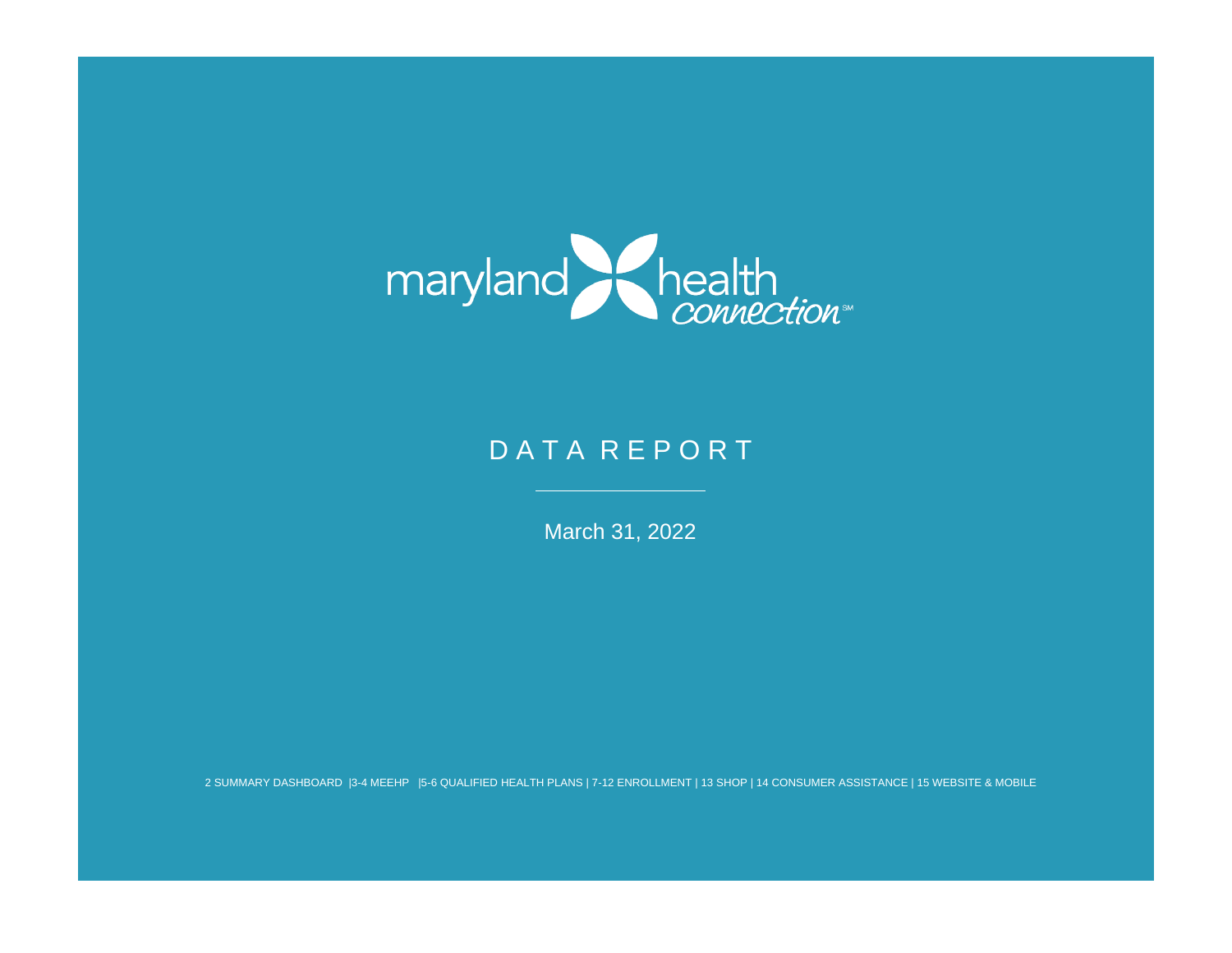#### S U M M A R Y D A S H B O A R D

QHPs are measured since Nov. 1 when enrollment began for 2022. Medicaid enrollments, which continue year-round, are as of report cover date.

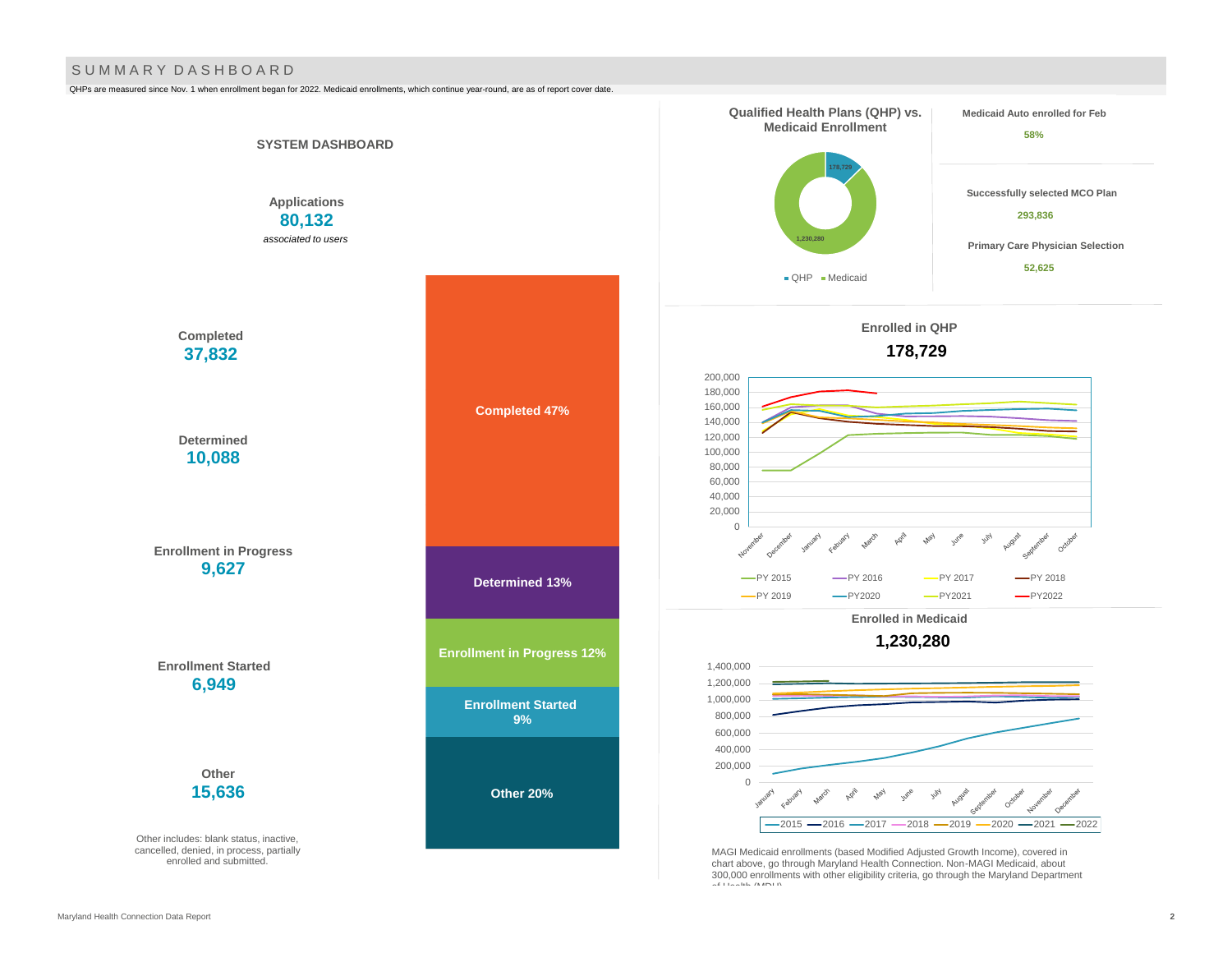#### MARYLAND EASY ENROLLMENT HEALTH INSURANCE PROGRAM DASHBOARD

Period is from Feb 09, 2022 to the end date on report cover.

![](_page_2_Figure_2.jpeg)

Allegany **3** 

Anne Arundel Baltimore

Worcester **5** 

**Enrollment by Household Income** 

![](_page_2_Figure_4.jpeg)

![](_page_2_Figure_5.jpeg)

![](_page_2_Figure_6.jpeg)

**63**

**Enrollment by County**

**110**

\*\*Enrollees who did not submit household income information and thus were not eligible for financial help.

Household income eligibility based on percentages above the Federal Poverty Level, defined as \$12,140 for an individual and \$25,100 for a family of four.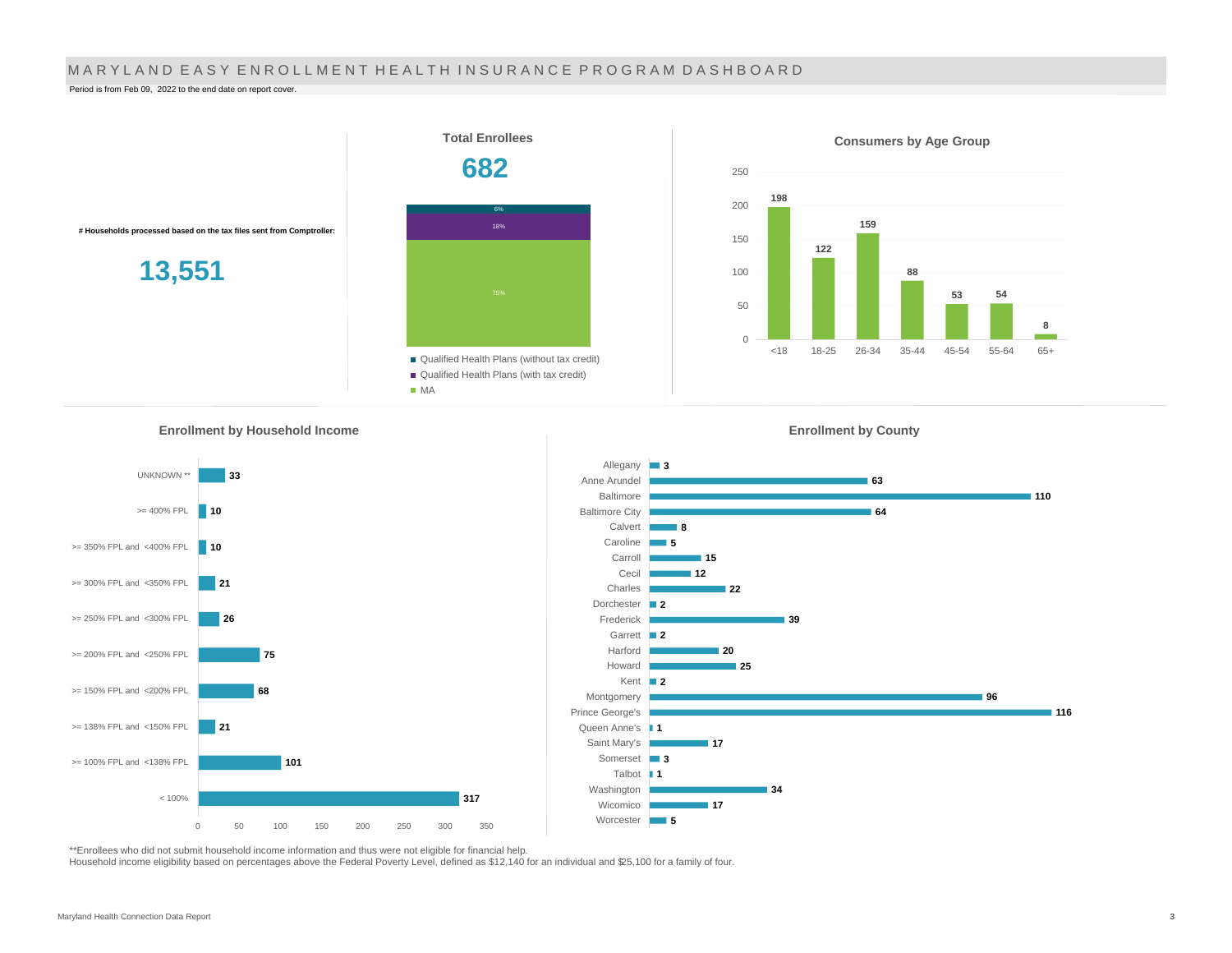# M A R Y L A N D E A S Y E N R O L L M E N T H E A L T H I N S U R A N C E P R O G R A M R A C E A N D E T H N I C I T Y

**Hispanic Enrollment as a % of Total**

Period is from Feb 26, 2020 to the end date on report cover.

![](_page_3_Figure_2.jpeg)

**Qualified Health Plans Enrollment Percentages by Race by County** ■ White ■ Other ■ Black or African American ■ Asian Pacific American

 $17%$ 0% 8% 15%  $4%$ 17% 0% 10% 0% 0% 0% 26% 0% 13%  $\overline{6\%}$ 0% 38% 34% 0% 0% 0% 0%  $4%$ 0% 0% **as a % of Total** 27% 33% 41% 15% 18% 33% 70% 18% 32% 50% 65% 100% 18% 21% 4% 85% 67% 43% 50% 67% 32% 38% 28% 0% 14% 37% 57% 50% 16% 6% 0% 25% 18% 21% 47% 15% 4% 47% 14% 16% 14% 8% 17% 9% 21% 6% 47% 24% 11% 21% 50% **Medicaid Enrollment Percentages by Race by County**  $\blacksquare$  White  $\blacksquare$  Other  $\blacksquare$  Black or African American  $\blacksquare$  Asian Pacific American

Race/ethnicity is reported voluntarily.

Individuals reporting voluntarily as Hispanic by ethnicity are also counted under race as they reported it.

**Hispanic Enrollment**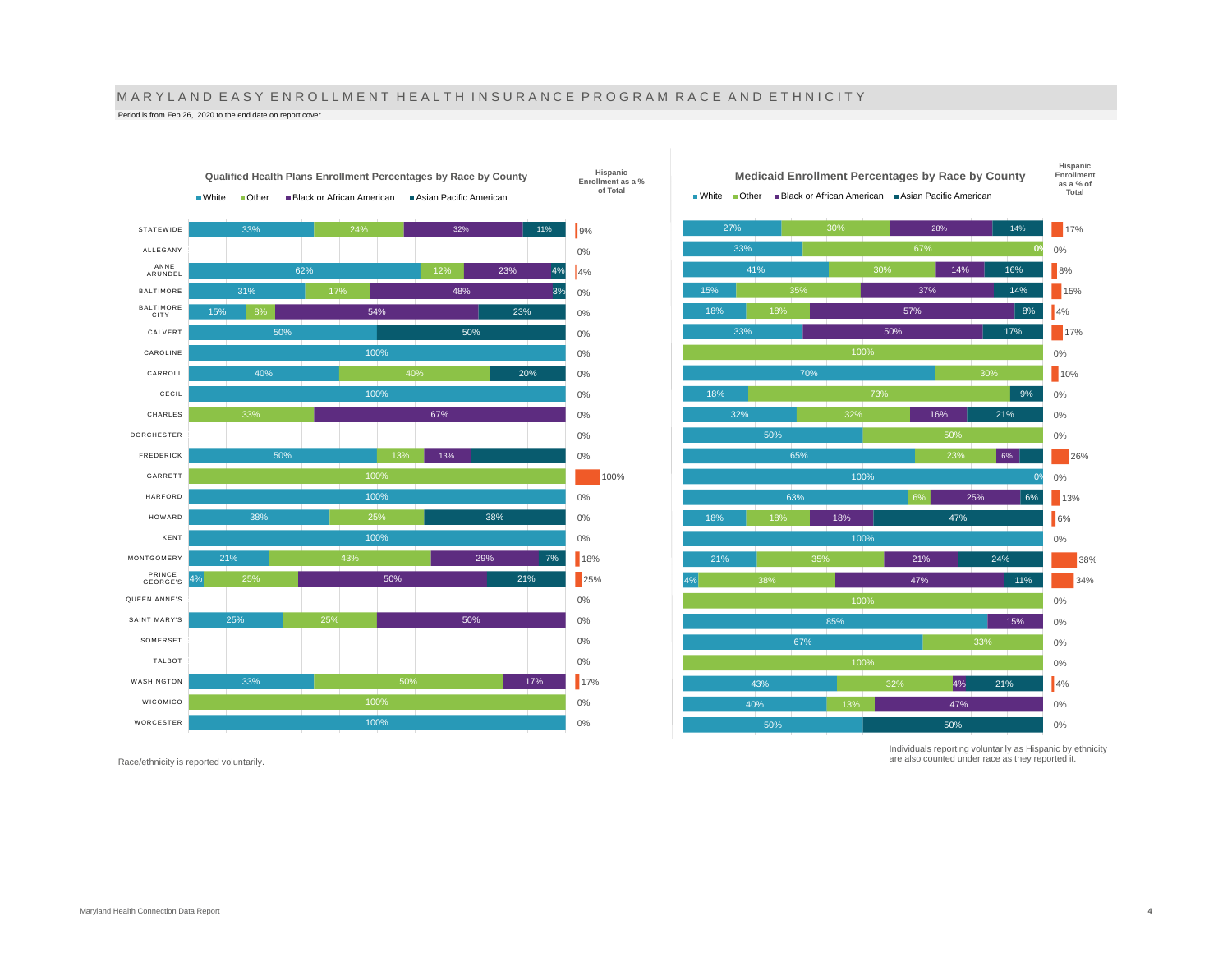#### QUALIFIED HEALTH PLANS DASHBOARD

Period is from start of open enrollment Nov. 1 to the end date on report cover.

2021 2022

![](_page_4_Figure_2.jpeg)

#### **QHP Enrollment by Household Income and Metal Level**

![](_page_4_Figure_4.jpeg)

\*\*Enrollees who did not submit household income information and thus were not eligible for financial help.

Household income eligibility based on percentages above the Federal Poverty Level, defined as \$12,880 for an individual and \$26,500 for a family of four.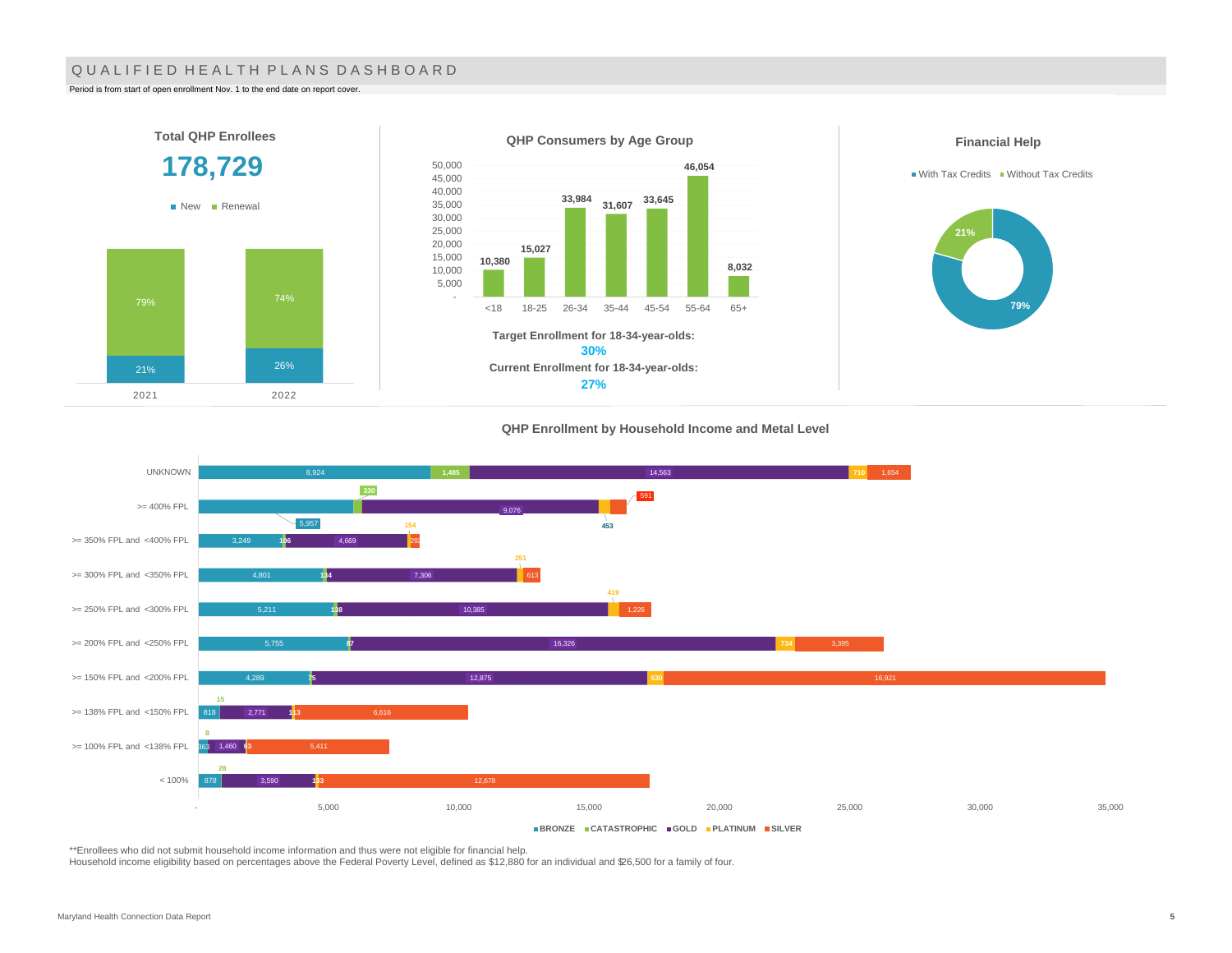#### Q U A L I F I E D H E A L T H P L A N S S E L E C T I O N S

Period is from start of open enrollment Nov. 1 to the end date on report cover.

![](_page_5_Figure_2.jpeg)

Metal levels (platinum, gold, silver, bronze) differ based on how you and the insurance company share the cost of your care. For example, insurance companies cover 90 cents on the dollar for platinum plans and 60 cents on the dollar for bronze plans. Financial help is only available through

There are also different play types. Some allow you to see<br>almost any doctor or healthcare facility; others limit your<br>choices to a network of doctors and facilities or require you<br>to pay more if you use providers outside

#### **Enrollment by Plan Choice**

![](_page_5_Figure_6.jpeg)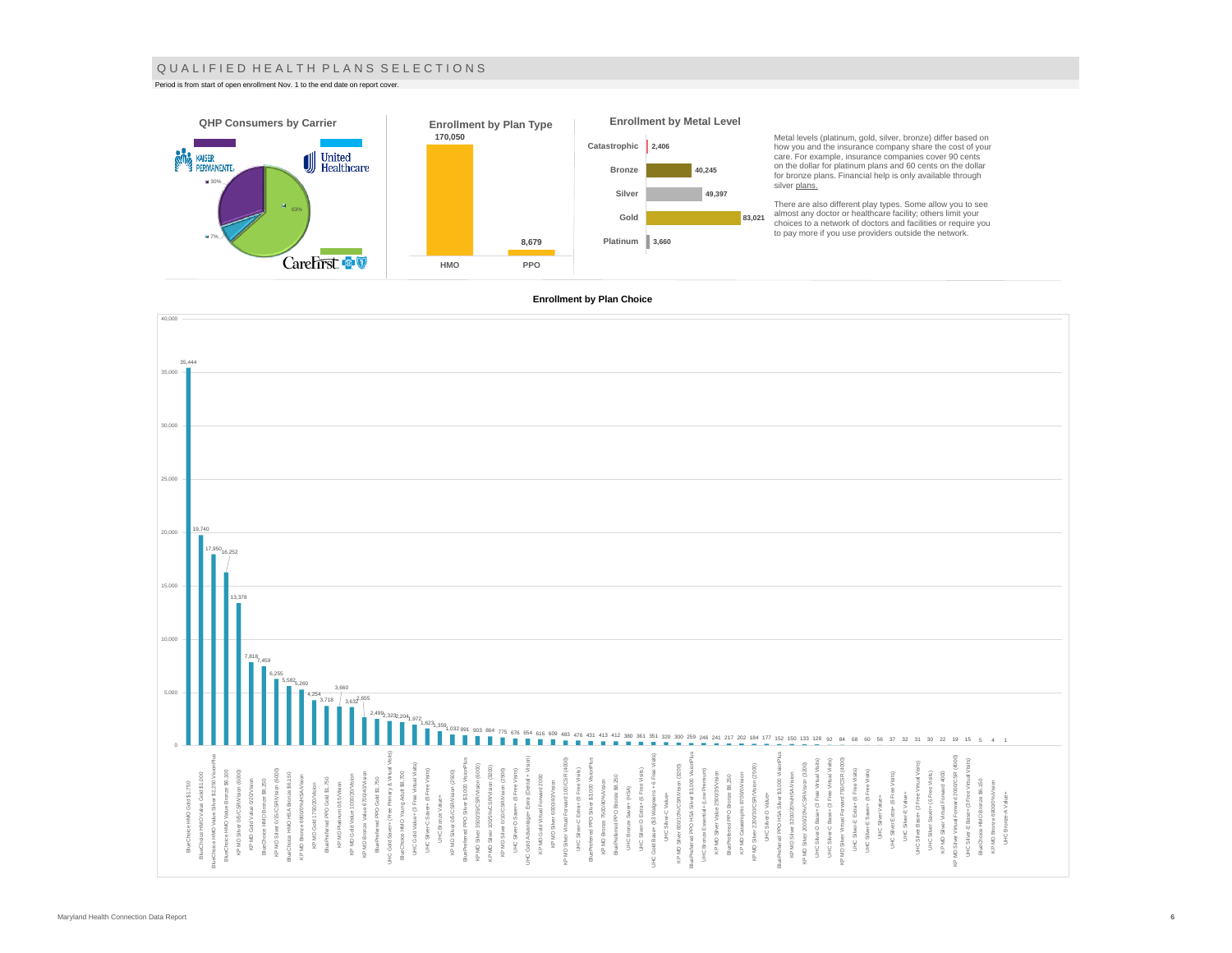# ENROLLMENT DISTRIBUTION BY COUNTY

Period is from start of open enrollment Nov. 1 to the end date on report cover.

![](_page_6_Figure_2.jpeg)

"Other" enrollees may include dependents living out of state and residents of border counties whose mailing addresses may be in the ZIP code of a neighboring state.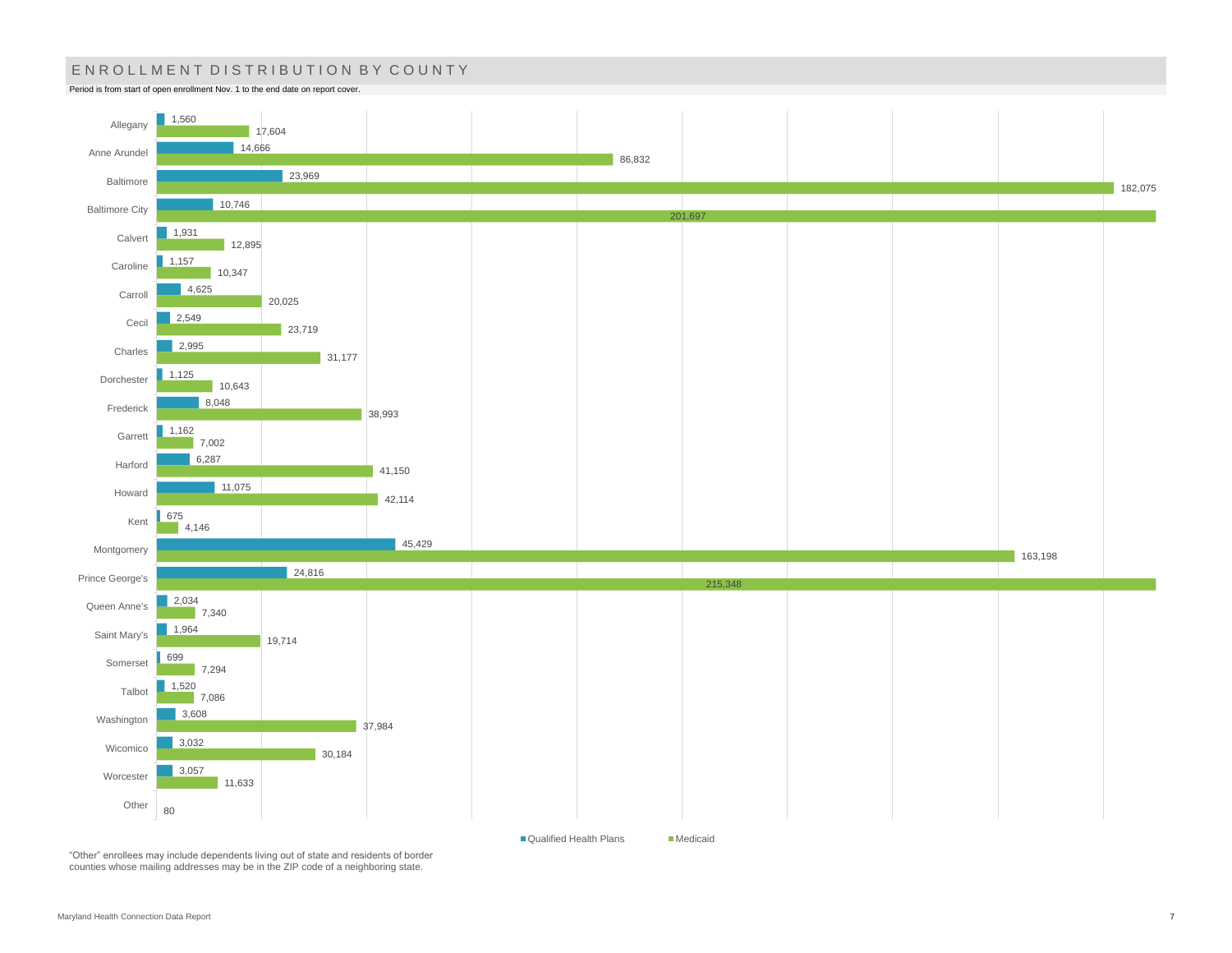## Q U A L I F I E D H E A L T H P L A N S B Y C O U N T Y

Change compares period beginning with start of open enrollment Nov. 1 and ending on end date on the report cover with comparable time frame a year earlier (closest date available +/- 3 days).

**Percent Enrollment Comparison by Month** 

![](_page_7_Figure_3.jpeg)

County lines include bodies of water.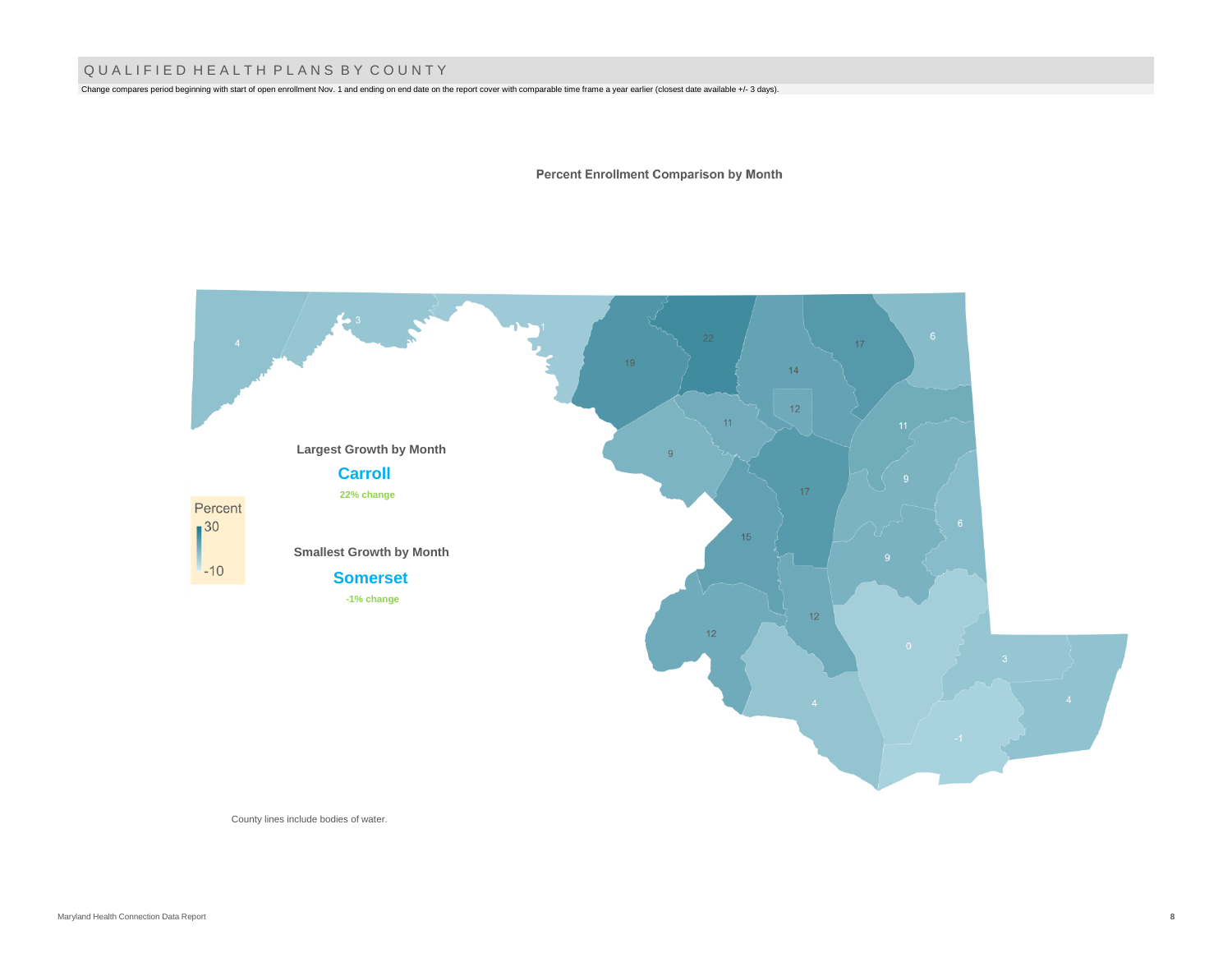## QUALIFIED HEALTH PLANS RACE AND ETHNICITY

Period is from start of open enrollment Nov. 1 to the end date on report cover.

34% 69% 44% 35% 33% 55% 60% 58% 63% 23% 53% 50% 82% 54% 26% 51% 24% 9% 57% 53% 39% 56% 60% 41% 53% 32% 28% 30% 29% 42% 42% 32% 37% 27% 40% 41% 16% 1% 4% 11% 15% 27% 9% 8% 2% 6% 3% 3% 30% 12% 0% 1% 8% 11% 4% 3% 15% 39% 2% 4% 8% 16% 4% 3% 7% 11% 3% 3% 14% 12% 15% 8% 8% 3% 14% 4% 9% 30% 20% 10% 7% 3% 6% 8% **STATEWIDE** ALLEGANY ANNE ARUNDEL BALTIMORE BALTIMORE CITY CALVERT CAROLINE CARROLL CECIL CHARLES DORCHESTER FREDERICK GARRETT HARFORD HOWARD KENT MONTGOMERY PRINCE GEORGE'S QUEEN ANNE'S SAINT MARY'S SOMERSET TALBOT WASHINGTON WICOMICO WORCESTER ■White ■ Other ■ Black or African American ■ Asian Pacific American 11% 1% 9% 5% 6% 4% 3% 4% 3% 6% 2% 12%  $1%$ 4% 6%  $4%$ 19% 20% 4% 3% 3% 5% 7% 5% 3%

**Enrollment Percentages by Race by County**

**Hispanic Enrollment as a % of Total**

Race/ethnicity is reported voluntarily.

Individuals reporting voluntarily as Hispanic by ethnicity are also counted under race as they reported it.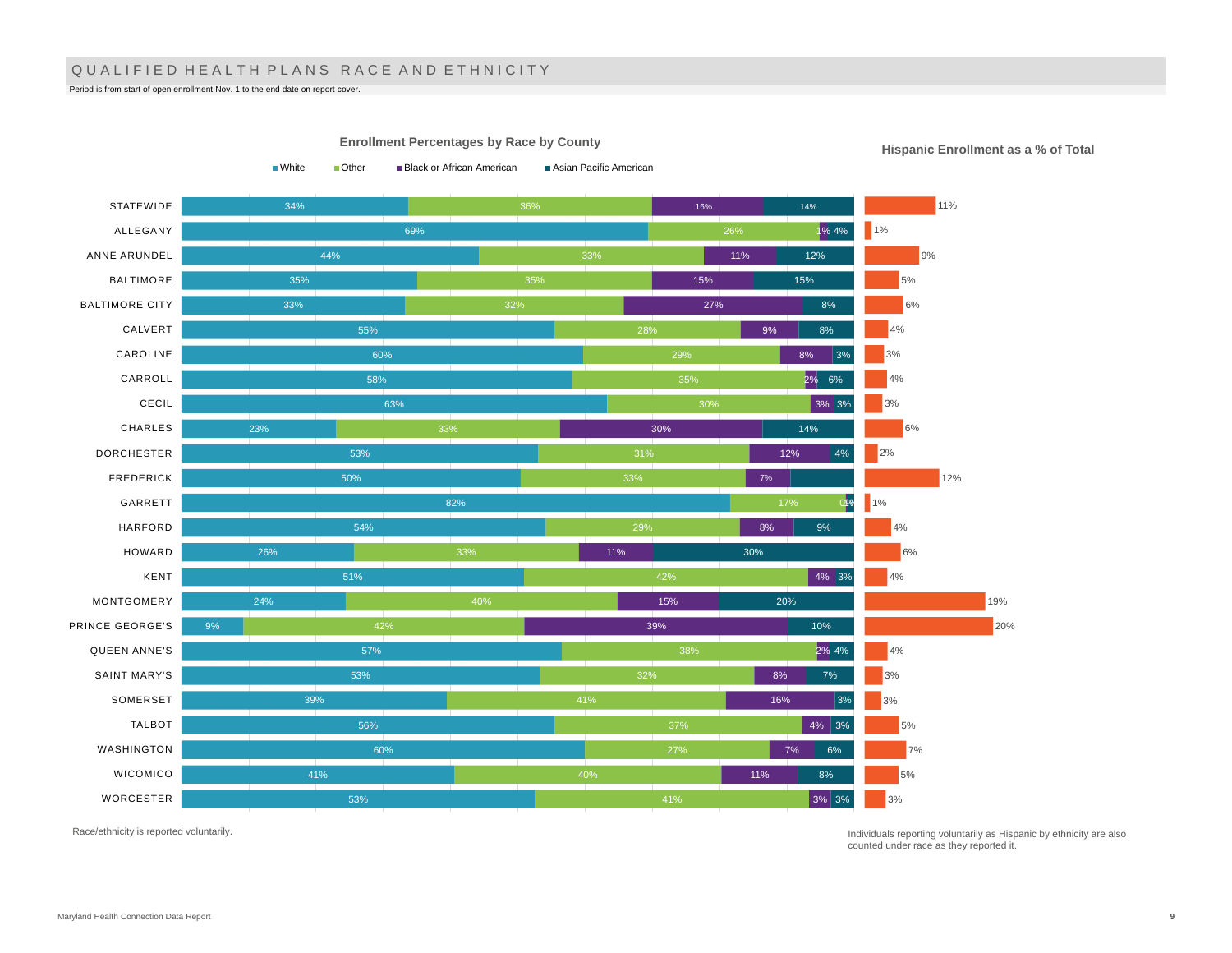Change compares enrollment on DATE OF report cover with one year earlier.

#### Percent Enrollment Comparison by Month

![](_page_9_Figure_3.jpeg)

County lines include bodies of water.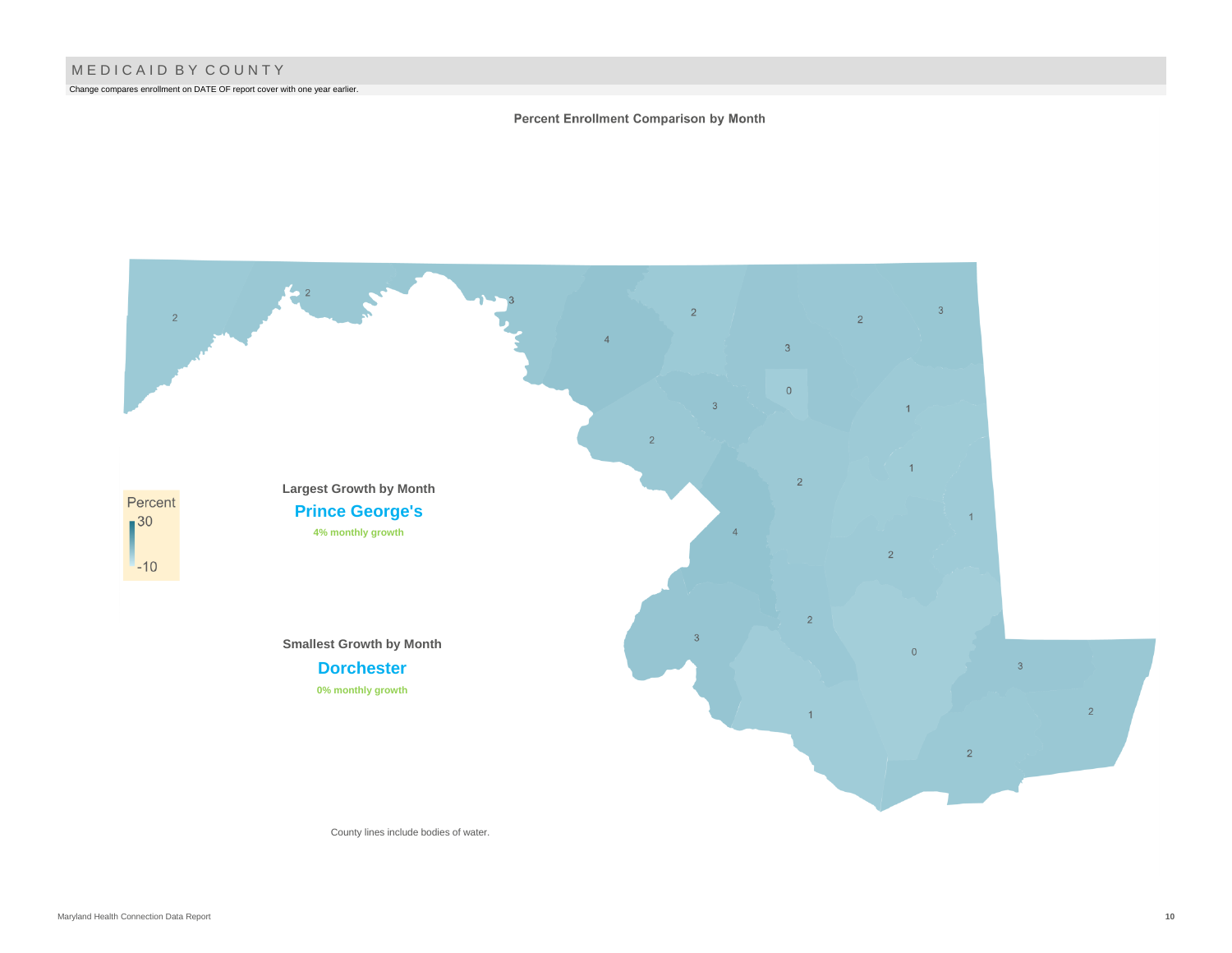# MEDICAID RACE AND ETHNICITY

Enrollment as of date on report cover..

![](_page_10_Figure_2.jpeg)

Race/ethnicity is reported voluntarily.

Individuals reporting voluntarily as Hispanic by ethnicity are also counted under race as they reported it.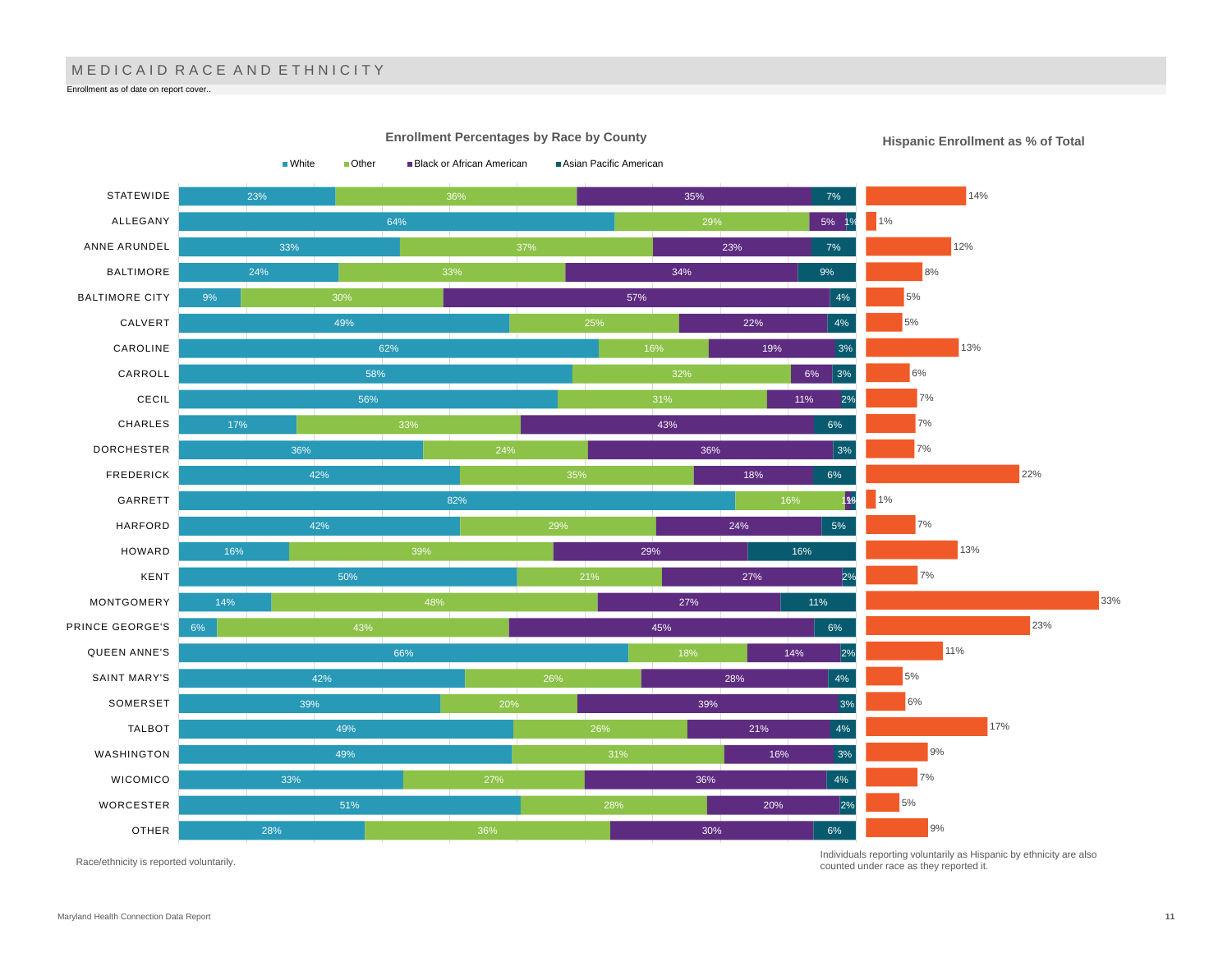#### DENTAL HE A L TH PLANS SELECTIONS

Period is from start of open enrollment Nov. 1 to the end date on report cover.

![](_page_11_Figure_2.jpeg)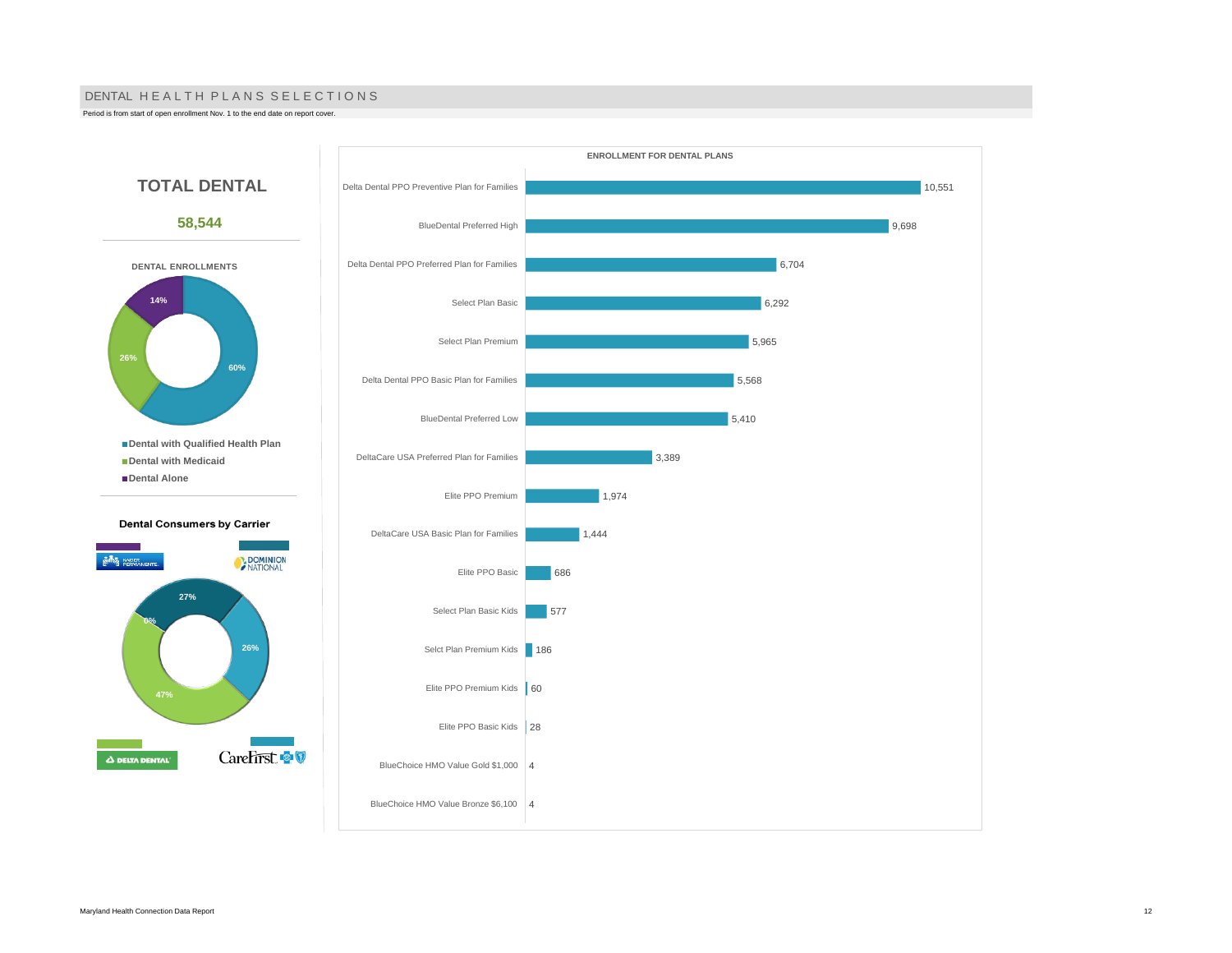## SMALL BUSINESS HEALTH OPTIONS PROGRAM (SHOP) ENROLLMENT

SHOP enrollments, which continue year-round, are as of Febuary 2022

![](_page_12_Figure_2.jpeg)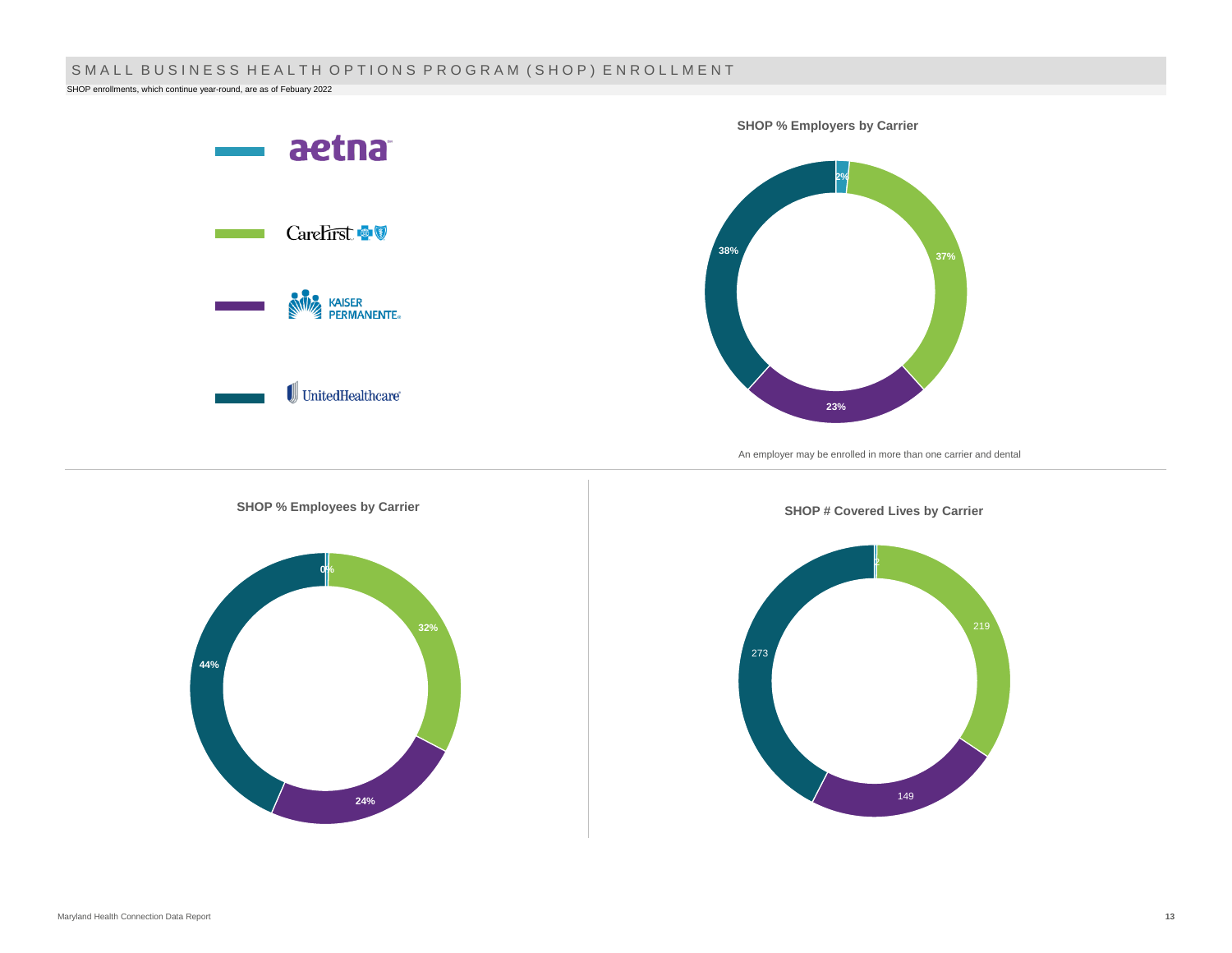## CONSUMER ASSISTANCE

Change compares period from start of open enrollment Nov. 1 to the end date on report cover with comparable time frame a year earlier (closest date available +/- 3 days).

![](_page_13_Figure_2.jpeg)

MCHP MA QHP

![](_page_13_Figure_3.jpeg)

79,899 75,404 76,084 77,236 3,486 2,502 - 10,000 20,000 30,000 40,000 50,000 60,000 70,000 80,000 90,000 2021 2022 **Call Center Volumes**

■ Calls Offered ■ Calls Handled ■ Calls Abandoned